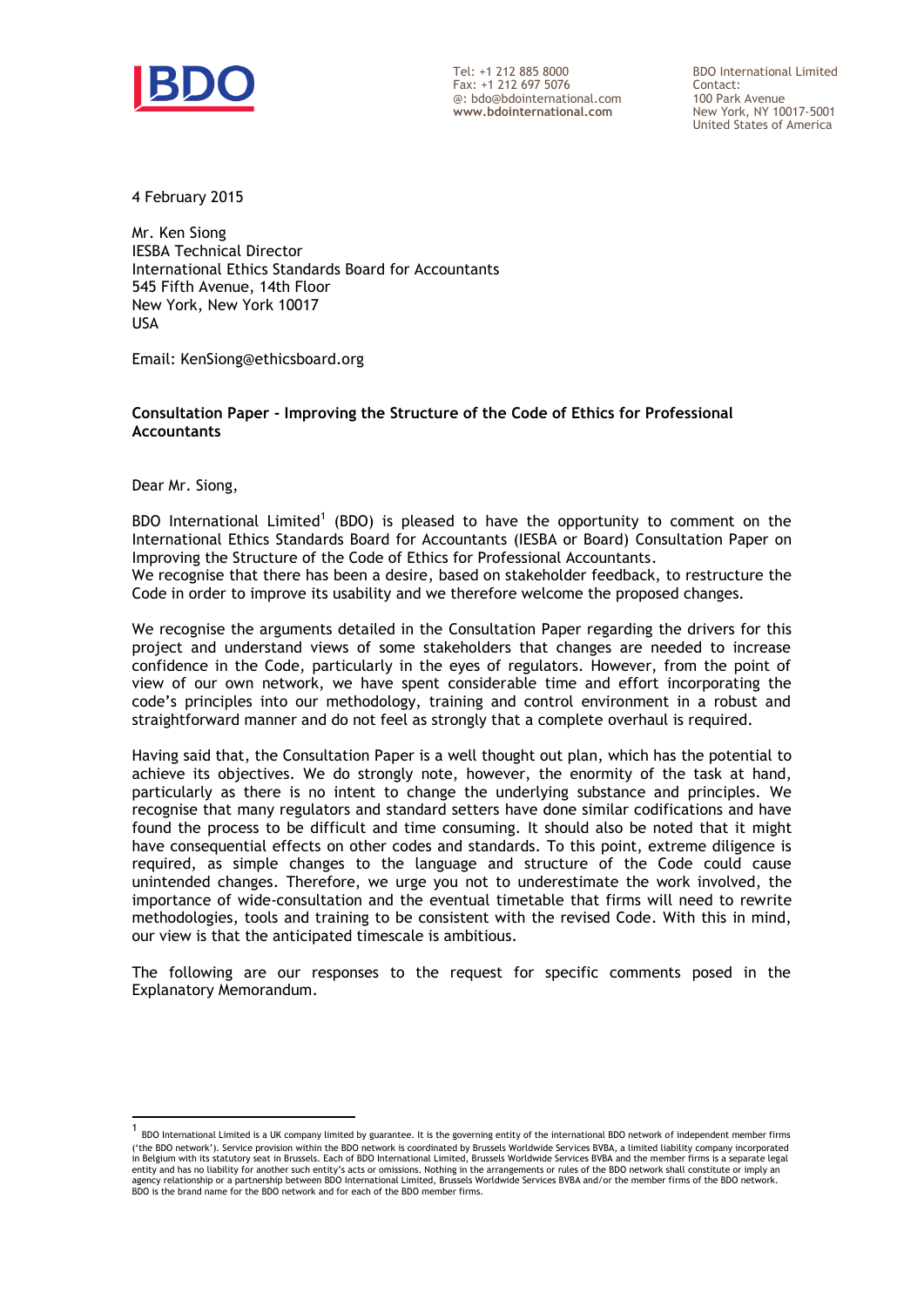**1. Do you believe that the approach outlined in this Consultation Paper, as reflected in the Illustrative Examples, would be likely to achieve IESBA's objective of making the Code more understandable? If not, why not and what other approaches might be taken?** 

We agree that the proposed changes to the Code, if implemented effectively and without any unintended changes to the underlying meaning, will improve its structure to enable better navigation and easier comprehension. In particular, distinguishing between 'purpose', 'requirements' and 'application' within each section should facilitate a clearer understanding of the applicable rule.

**2. Do you believe that the approach outlined in this Consultation Paper, as reflected in the Illustrative Examples would be likely to make the Code more capable of being adopted into laws and regulations, effectively implemented and consistently applied? If not, why not and what other approaches might be taken?** 

Separation of requirements should make it easier to be adopted into laws and regulations, however, we do note that the subject of the Code is to a large degree focussing on the behaviour of individuals and complex and nuanced judgements made; any expectations from some stakeholders of reducing such complex and nuanced decisions to simple binary rules is likely not to be met.

**3. Do you have any comments on the suggestions as to the numbering and ordering of the content of the Code (including reversing the order of extant Part B and Part C), as set out in paragraph 20 of the Consultation Paper?** 

Splitting the Independence sections should facilitate easier navigation. It is also logical to group material related to professional accountants in public practice together.

The proposed numbering convention is also a logical method to allow for the addition of further sections without disruption to the overall structure of the Code.

# **4. Do you believe that issuing the provisions in the Code as separate standards or rebranding the Code, for example as International Standards on Ethics, would achieve benefits such as improving the visibility or enforceability of the Code?**

Issuing discrete standards would be more in-line with other similar local regulations. We agree that this separation could improve the transparency of any changes made to sections of the Code, thus also improving its enforceability.

## **5. Do you believe that the suggestions as to use of language, as reflected in the Illustrative Examples, are helpful? If not, why not?**

The proposed changes to the language of the Code are well received. We recognise parts of the extant Code use superfluous language which in turn makes certain sections difficult to understand and interpret. Simplifying and using shorter sentences, and the use of more bullet points, should assist an easier interpretation of the rules by stakeholders.

Where there is elaboration on the definition of certain terms, for ease of reading, this could instead be presented as a footnote rather than within the body of the text.

We also agree that creating a separate section for 'review engagements' will be unnecessary duplication, which will not add value.

**6. Do you consider it is necessary to clarify responsibility in the Code? If so, do you consider that the illustrative approach to responsibility is an appropriate means to enhance the usability and enforceability of the Code? If not, what other approach would you recommend?**